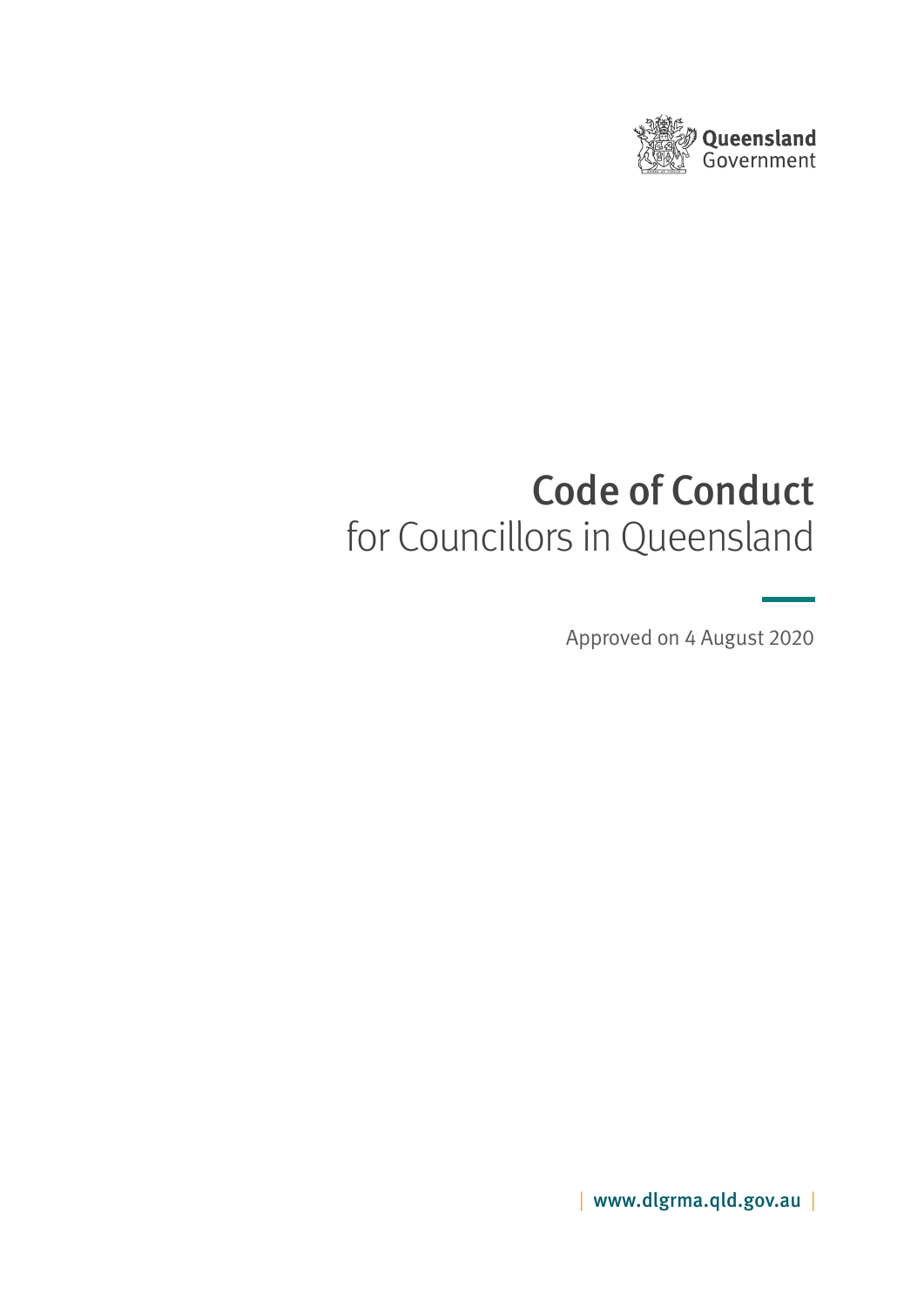© State of Queensland, August 2020. Published by the Department of Local Government, Racing and Multicultural Affairs, 1 William Street, Brisbane Qld 4000, Australia.



Licence: This work is licensed under the Creative Commons CC BY 4.0 Australia Licence. In essence, you are free to copy and distribute this material in any format, as long as you attribute the work to the State of Queensland (Department of Local Government, Racing and Multicultural Affairs) and indicate if any changes have been made. To view a copy of this licence, visit http://creativecommons.org/licenses/by/4.0/.

Attribution: The State of Queensland, Department of Local Government, Racing and Multicultural Affairs.

The Queensland Government supports and encourages the dissemination and exchange of information. However, copyright protects this publication. The State of Queensland has no objection to this material being reproduced, made available online or electronically but only if it is recognised as the owner of the copyright and this material remains unaltered.



The Queensland Government is committed to providing accessible services to Queenslanders of all cultural and linguistic backgrounds. If you have difficulty understanding this publication and need an interpreter, please call 13 QGOV (13 74 68), ask for an interpreter and request to be transferred to the Department of Local Government, Racing and Multicultural Affairs.

Disclaimer: While every care has been taken in preparing this publication, the State of Queensland accepts no responsibility for decisions or actions taken as a result of any data, information, statement or advice, expressed or implied, contained within. To the best of our knowledge, the content was correct at the time of publishing.

An electronic copy of this report is available on the Department of Local Government, Racing and Multicultural Affairs' website at www.dlgrma.qld.gov.au.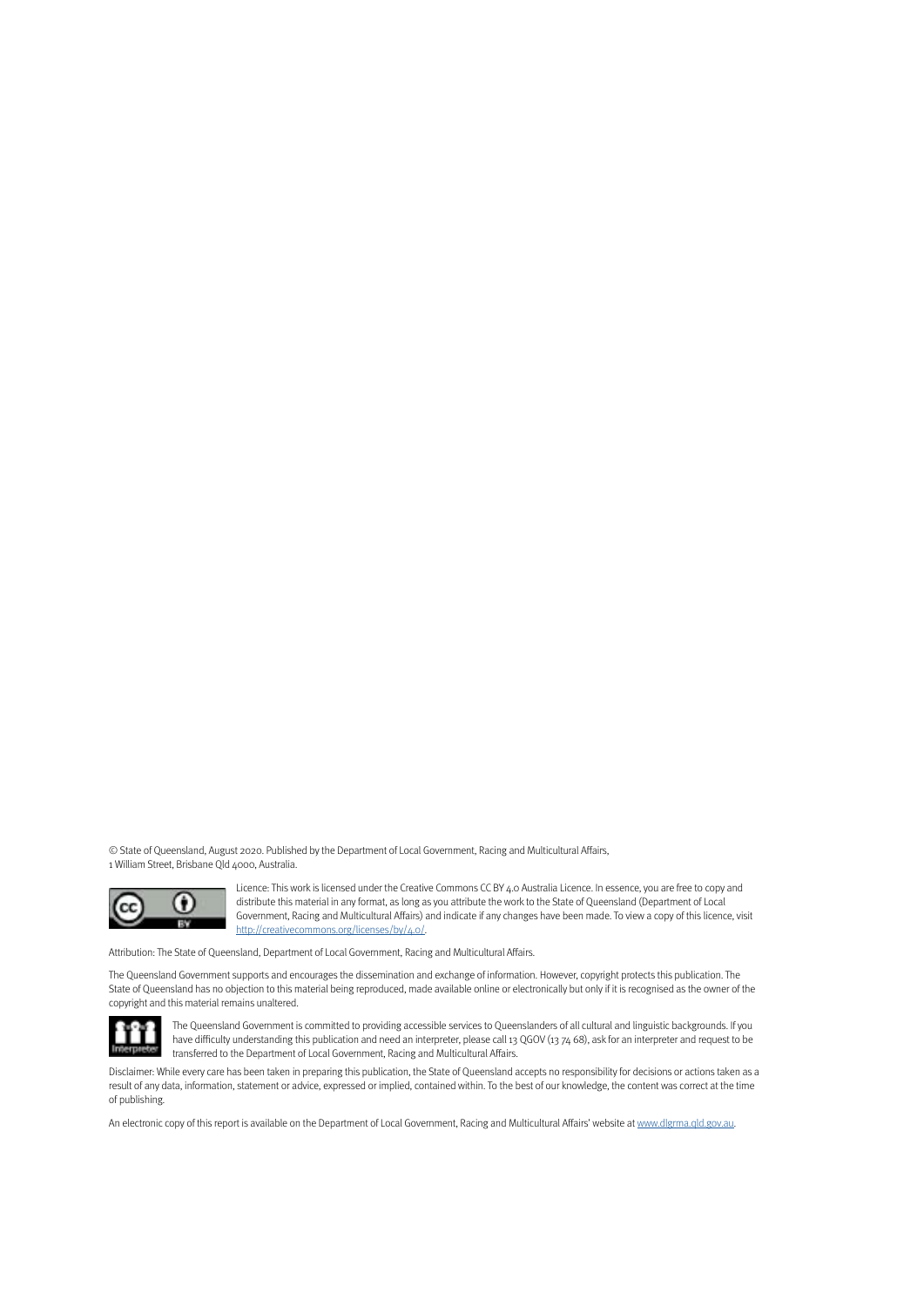## **Contents**

| <b>Purpose of the Code of Conduct</b>                             | 4  |
|-------------------------------------------------------------------|----|
| Background                                                        | 4  |
| The local government principles and values                        | 5  |
| <b>Standards of behaviour</b>                                     | 6  |
| <b>Consequences of failing to comply with the Code of Conduct</b> | 8  |
| Unsuitable meeting conduct                                        | 8  |
| Inappropriate conduct                                             | 8  |
| Misconduct                                                        | 8  |
| Corrupt conduct                                                   | 9  |
| More information                                                  | 10 |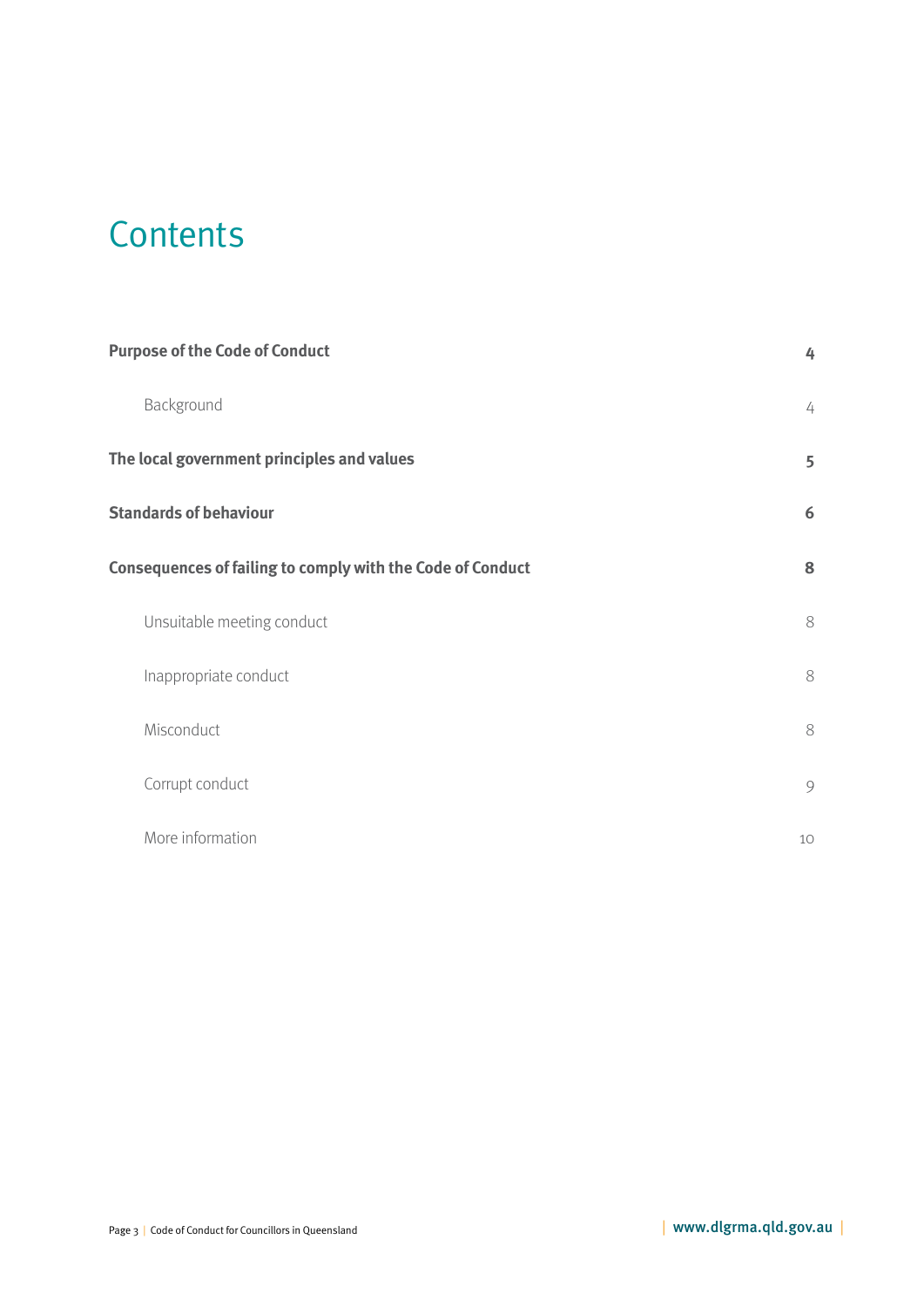## <span id="page-3-0"></span>Purpose of the Code of Conduct

The Code of Conduct sets out the principles and standards of behaviour expected of Councillors and Mayors when carrying out their roles, responsibilities and obligations as elected representatives for their communities. By adhering to the behaviours set out below, Councillors will increase public confidence in local government and Council decisions.

### **Background**

Under section 150D of the Local Government Act 2009 (the LGA), the Minister for Local Government (the Minister) must make a Code of Conduct stating the standards of behaviour for Councillors in the performance of their responsibilities as Councillors. In addition to this, the Code of Conduct may contain anything the Minister considers necessary for, or incidental to, the standards of behaviour.

Before assuming public office, Councillors must understand and commit to complying with the local government principles and obligations of Councillors in accordance with section 169 of the LGA and 169 of the City of Brisbane Act 2010 (CoBA), as well as the standards of behaviour set out in this Code of Conduct.

All Councillors are required to make a declaration of office under the applicable legislation. As part of that declaration, Councillors must declare that they will abide by this Code of Conduct.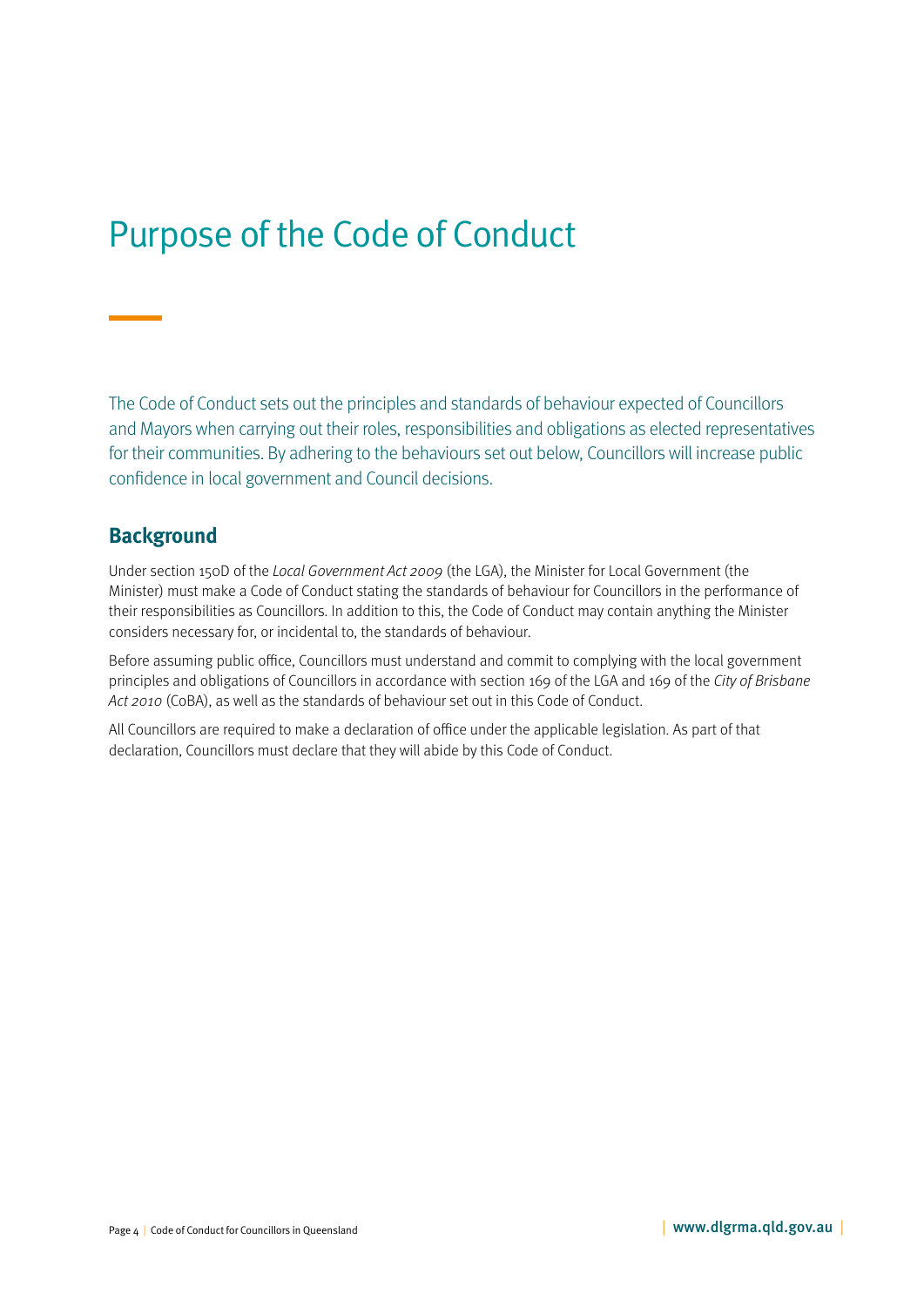## <span id="page-4-0"></span>The local government principles and values

The legislation is founded on five local government principles with which Councillors must comply while performing their roles as elected representatives. These principles are listed below:

- 1. Transparent and effective processes, and decisionmaking in the public interest
- 2. Sustainable development and management of assets and infrastructure, and delivery of effective services
- 3. Democratic representation, social inclusion and meaningful community engagement.
- 4. Good governance of, and by, local government
- 5. Ethical and legal behaviour of Councillors and local government employees.

This Code of Conduct provides a set of values that describe the types of conduct Councillors should demonstrate to ensure their compliance with the local government principles. These values are listed below:

- 1. In making decisions in the public interest, Councillors will:
	- make decisions in open council meetings
	- properly inform relevant personnel of all relevant information
	- make decisions in accordance with law and policy
	- commit to exercising proper diligence, care and attention.
- 2. To ensure the effective and economical delivery of services, Councillors will:
	- manage council resources effectively, efficiently and economically
	- foster a culture of excellence in service delivery.
- 3. In representing and meaningfully engaging with the community, Councillors will:
	- show respect to all persons
	- clearly and accurately explain Council's decisions
	- accept and value differences of opinion.
- 4. In exercising good governance, Councillors are committed to:
	- the development of open and transparent processes and procedures
	- keeping clear, concise and accessible records of decisions.
- 5. To meet the community's expectations for high level leadership, Councillors will:
	- be committed to the highest ethical standards
	- uphold the system of local government and relevant laws applicable.

This Code of Conduct also sets out standards of behaviour aimed at helping Councillors understand how the principles and values are put into practice while performing their official duties as elected representatives.

Each standard of behaviour is not intended to cover every possible scenario. However, they provide general guidance about the manner in which Councillors are expected to conduct themselves.

It is important to note that the principles, values and standards set out in the Code of Conduct are of equal importance.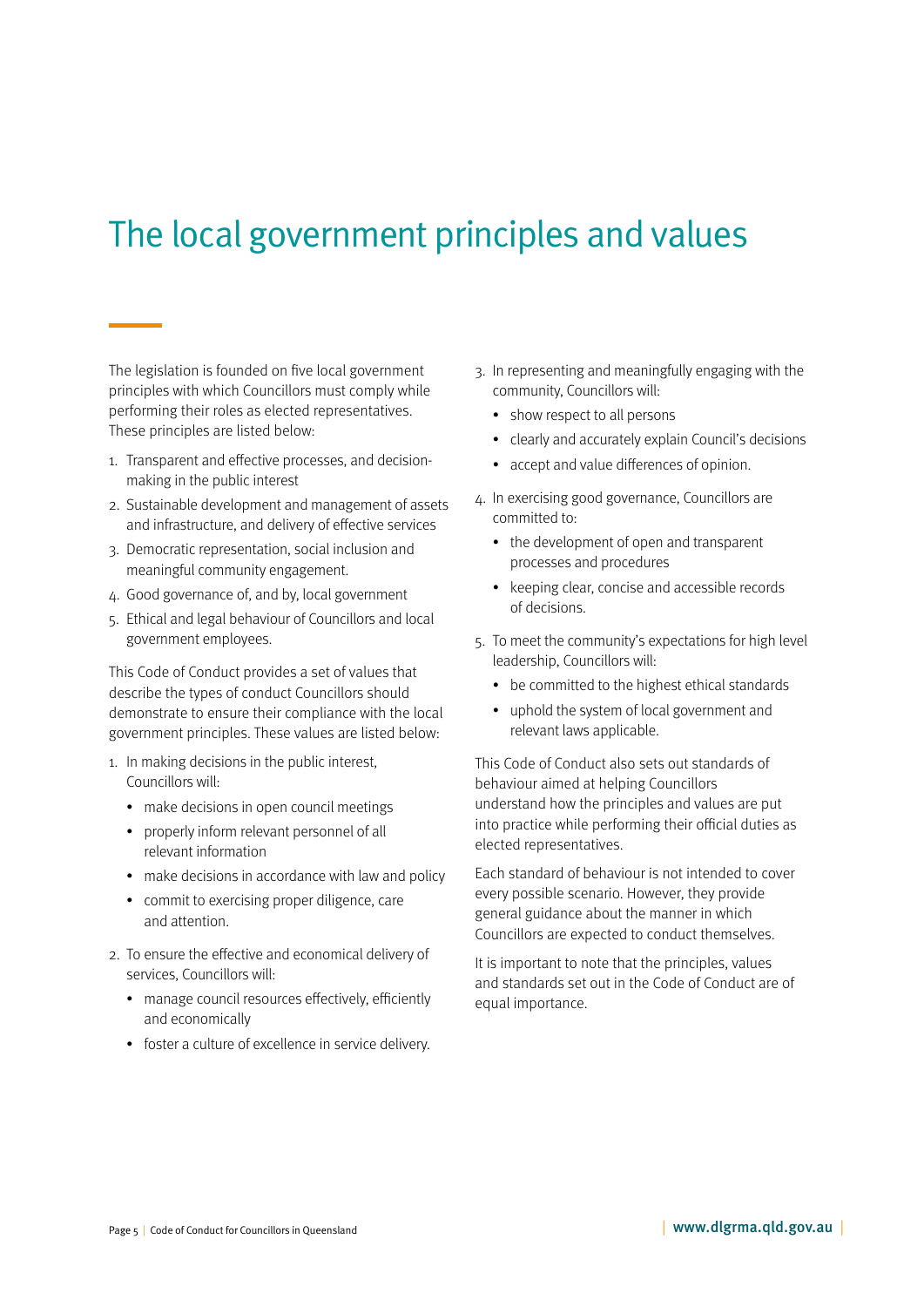## <span id="page-5-0"></span>Standards of behaviour

This Code of Conduct sets out the standards of behaviour applying to all Councillors in Queensland. The behavioural standards relate to, and are consistent with, the local government principles and their associated values.

The standards of behaviour are summarised as the three Rs, being:

#### **1. RESPONSIBILITIES**

**2. RESPECT**

#### **3. REPUTATION.**

Each standard of behaviour includes, but is not limited to, several examples to guide Councillors in complying with the Code of Conduct when carrying out their role as elected officials. Councillors are to understand and comply with the following standards of behaviour as set out in the Code of Conduct listed below.

#### **1. Carry out RESPONSIBILITIES conscientiously and in the best interests of the Council and the community**

For example, Councillors will, at a minimum, have the following responsibilities:

- 1.1 Attend and participate meaningfully in all Council meetings, committee meetings, informal meetings, briefings, relevant workshops and training opportunities to assist them in fulfilling their roles other than in exceptional circumstances and/or where prior leave is given
- 1.2 Respect and comply with all policies, procedures and resolutions of Council
- 1.3 Use only official Council electronic communication accounts (e.g. email accounts) when conducting Council business
- 1.4 Report any suspected wrongdoing to the appropriate entity in a timely manner
- 1.5 Ensure that their behaviour or capacity to perform their responsibilities as a Councillor is not impaired by the use of substances that may put them or others at risk while performing their duties (for example, alcohol, illegal drugs or prescribed/nonprescribed and/or restricted substances)
- 1.6 Cooperate with any investigation being undertaken by the local government or other entity
- 1.7 Ensure that the Councillor's Advisor is aware of their obligations to comply with the standards of behaviour in the Code of Conduct for Councillor Advisors in Queensland.

#### **2. Treat people in a reasonable, just, RESPECTFUL and non-discriminatory way**

For example, Councillors will, at a minimum, act in the following ways:

- 2.1 Treat fellow Councillors, Council employees and members of the public with courtesy, honesty and fairness
- 2.2 Not use abusive, obscene or threatening language (either oral or written) or behaviour towards other Councillors, Council employees or members of the public
- 2.3 Have proper regard for other people's rights, obligations, cultural differences, safety, health and welfare.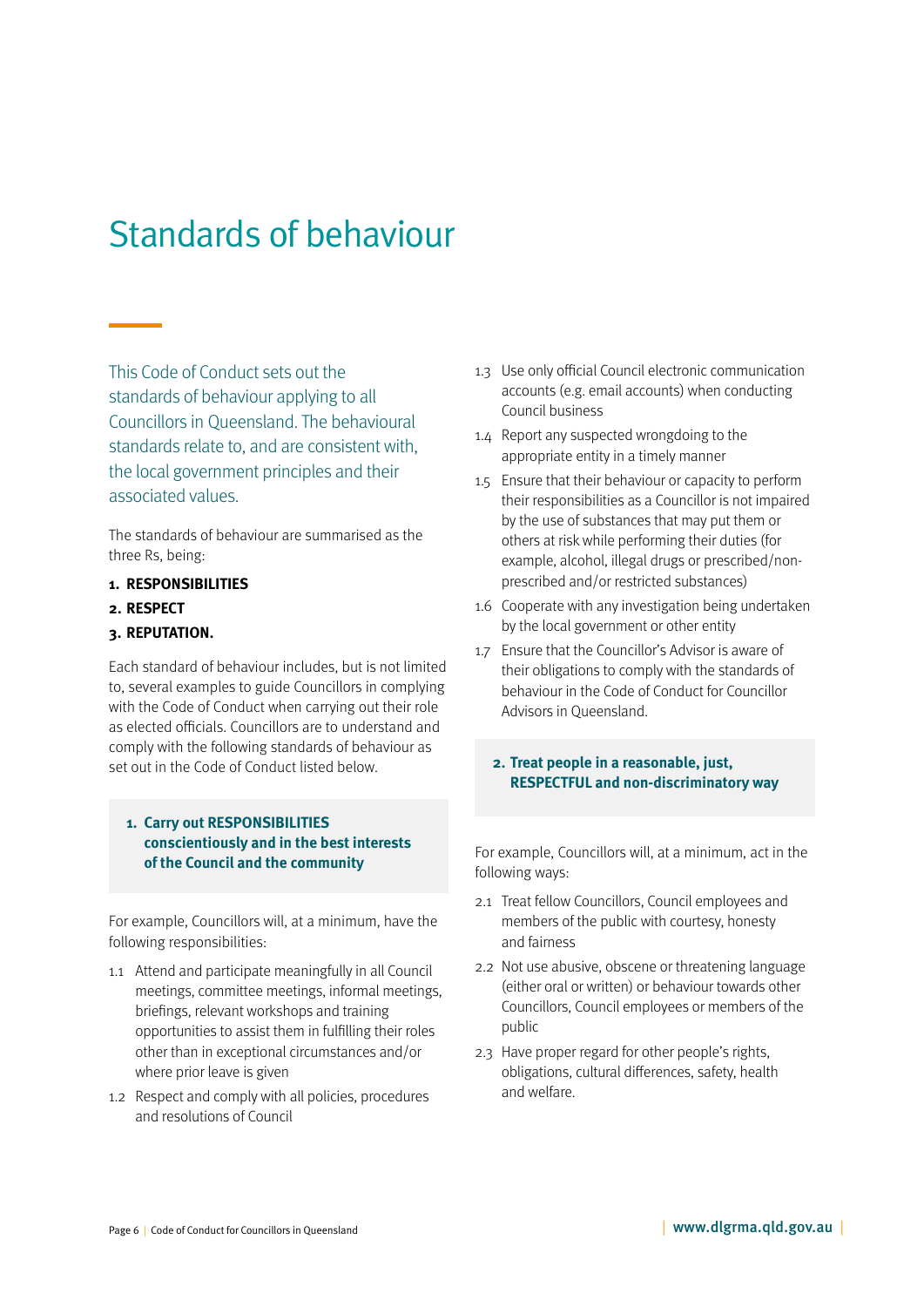#### **3. Ensure conduct does not reflect adversely on the REPUTATION of Council**

For example, Councillors will, at a minimum, conduct themselves in the following manner:

- 3.1 When expressing an opinion dissenting with the majority decision of Council, respect the democratic process by acknowledging that the Council decision represents the majority view of the Council
- 3.2 When making public comment, clearly state whether they are speaking on behalf of Council or expressing their personal views
- 3.3 At all times strive to maintain and strengthen the public's trust and confidence in the integrity of Council and avoid any action which may diminish its standing, authority or dignity.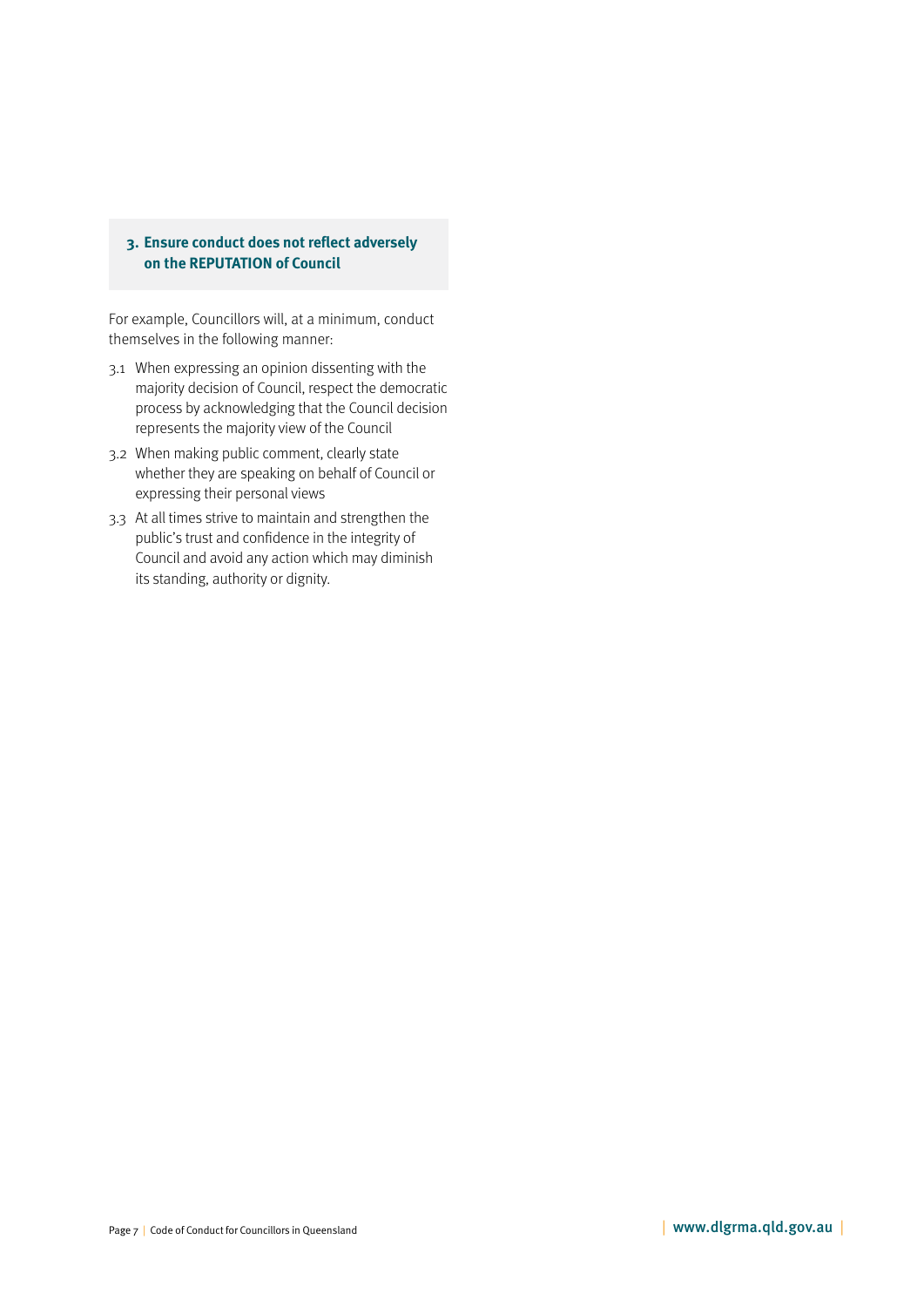## <span id="page-7-0"></span>Consequences of failing to comply with the Code of Conduct

Failure to comply with the standards of behaviour in this Code of Conduct, or other conduct prescribed in this code of conduct may give rise to a complaint against a Councillor's conduct and subsequent disciplinary action under the legislation.

A complaint about the conduct of a Councillor must be submitted to the Office of the Independent Assessor (OIA), who will assess the complaint and determine the category of the allegation. In order of least to most serious, the categories of complaint are **unsuitable meeting conduct, inappropriate conduct, misconduct,** and then **corrupt conduct**.

## **Unsuitable meeting conduct**

Under the legislation, any conduct by a Councillor that is contrary to the standards of behavior in the Code of Conduct that occurs within a meeting of Council (including standing committee meetings), is dealt with as **unsuitable meeting conduct**.

Unsuitable meeting conduct by a Councillor is dealt with by the Chairperson of the meeting. It is important that the Chairperson deal with matters of unsuitable meeting conduct locally, and as efficiently and effectively as possible so that Council can continue with their business of making effective decisions in the public interest.

#### **NOTE**

Chairpersons of meetings are carrying out a statutory responsibility under the legislation to manage and lead the meeting. As such, where a Chairperson behaves inappropriately in a meeting this involves a serious breach of the trust placed in them as the Chairperson of the meeting and may be dealt with as misconduct (see right).

### **Inappropriate conduct**

Under the legislation, any conduct by a Councillor that is contrary to the standards of behavior in the Code of Conduct or a policy, procedure or resolution of a Council, and is not unsuitable meeting conduct, misconduct or corrupt conduct is dealt with as **inappropriate conduct**.

The conduct of a Councillor is also inappropriate conduct if the conduct contravenes an order by the Chairperson of a meeting of Council for the Councillor to leave the meeting or is a series of conduct at Council meetings that leads to orders for the Councillor's unsuitable meeting conduct being made on three occasions within a period of one year. The local government is not required to notify the OIA and may deal with the conduct under section 150AG of the LGA (including Brisbane City Council).

The OIA is responsible for assessing allegations of suspected inappropriate conduct other than those arising from unsuitable meeting conduct. If the OIA chooses to refer the matter to the Council to deal with, the Council must deal with the matter as quickly and effectively as possible.

## **Misconduct**

Councillors are required to comply with all laws that apply to local governments, this includes refraining from engaging in **misconduct**.

The OIA is responsible for assessing and investigating instances of suspected misconduct. The OIA may make an application to the Councillor Conduct Tribunal to be heard and determined.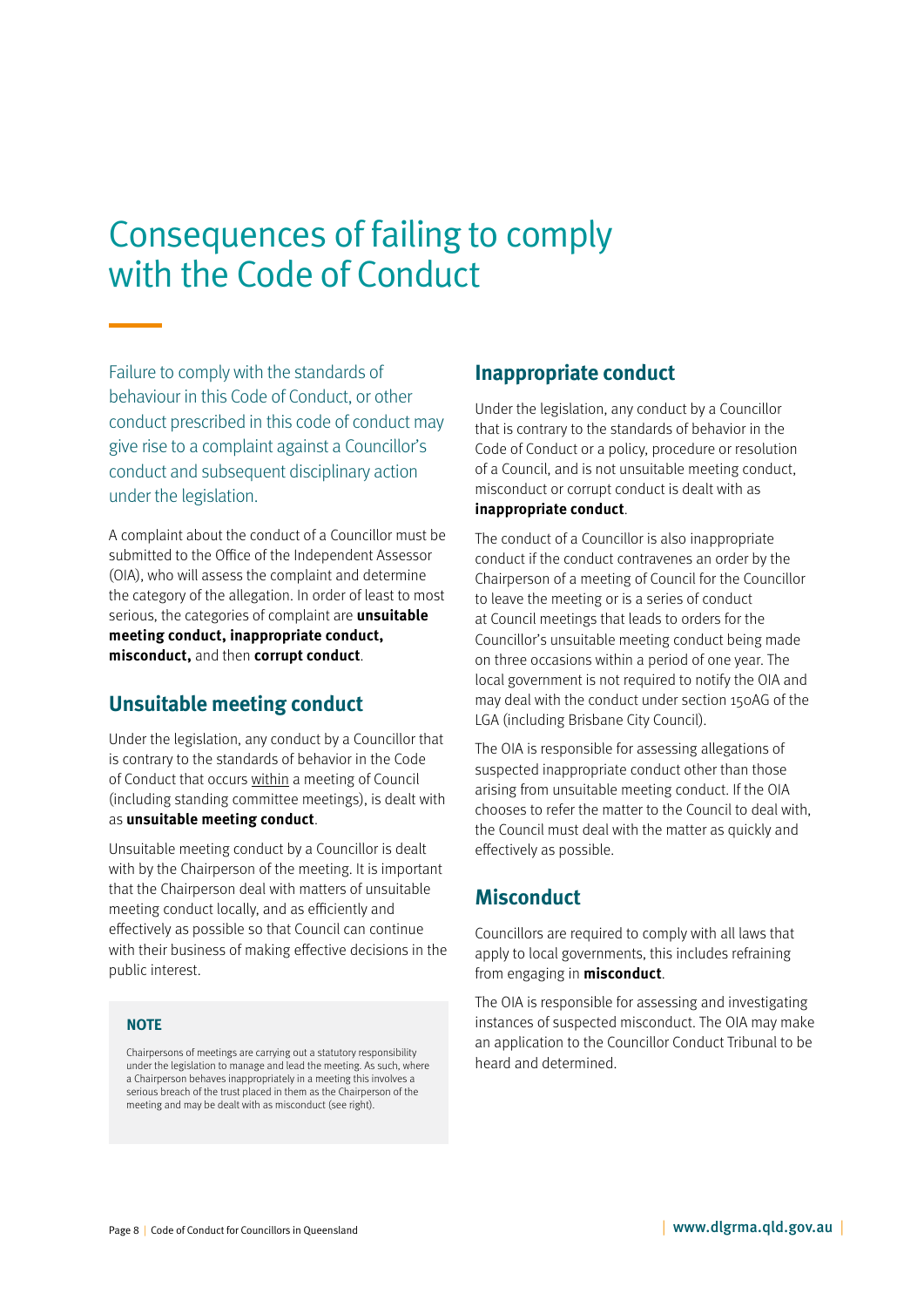<span id="page-8-0"></span>The conduct of a Councillor is misconduct if the conduct:

- adversely affects, directly or indirectly, the honest and impartial performance of the Councillor's functions or exercise of the Councillor's powers, or
- is, or involves:
	- a breach of trust placed in the Councillor, either knowingly or recklessly
	- misuse of information or material acquired by the Councillor, whether the misuse is for the benefit of the Councillor or for the benefit or to the detriment of another person
	- a Councillor giving a direction to any Council employee (other than the Mayor giving direction to the Chief Executive Officer, or for Brisbane City Council, the Lord Mayor giving direction to the Chief Executive Officer and senior contract officers)
	- a release of confidential information outside of the Council
	- failure to declare a conflict of interest or appropriately deal with a conflict of interest in a meeting
	- attempting to influence a decision maker about a matter in which the Councillor has a conflict of interest
	- failure by a Councillor to report a suspected prescribed conflict of interest of another Councillor
	- failure to submit, update or review your registers of interests, or
- is a failure by the Councillor to comply with:
	- an order made by the Council or the Councillor Conduct Tribunal
	- any acceptable request guidelines of the Council made under the legislation
	- the reimbursement of expenses policy of the Council.

The conduct of a Councillor is also misconduct if the conduct leads to the Councillor being disciplined for inappropriate conduct on three occasions within a

period of one year or is conduct that is identified in an order of Council that will be dealt with as misconduct if the Councillor engages in the conduct again.

The conduct of a Councillor may also be misconduct if a Councillor purports to direct the Chief Executive Officer in relation to disciplinary action regarding the conduct of a Councillor Advisor.

### **Corrupt conduct**

**Corrupt conduct** is defined by, and dealt with, under the Crime and Corruption Act  $2001<sup>1</sup>$  and must be referred to the Crime and Corruption Commission (CCC). For a Councillor, corrupt conduct involves behaviour that:

- adversely affects or could adversely affect the performance of the Councillor's responsibilities, and
- involves the performance of the Councillor's responsibilities in a way that:
	- is not honest or impartial, or
	- involves a breach of the trust placed in the Councillor, or
	- involves the misuse of information acquired by the Councillor, and
- is engaged in for the purpose of providing a benefit or a detriment to a person, and
- if proven would be a criminal offence.

Councillors are reminded of their obligations under section 38 of the Crime and Corruption Act 2001 to report suspected corrupt conduct.

The OIA has entered into a section 40<sup>2</sup> arrangement with the CCC which allows the OIA to commence investigation into some allegations of corrupt conduct and report the matters to the CCC on a monthly basis, to provide the CCC with the opportunity to assume responsibility for or monitor an investigation, should the CCC consider that appropriate.

Further information about the CCC's jurisdiction and other topics in relation to local government is available at [https://www.ccc.qld.gov.au/sites/default/](https://www.ccc.qld.gov.au/sites/default/files/Docs/Publications/CCC/Corruption-in-focus-Guide-2020.pdf) [files/Docs/Publications/CCC/Corruption-in-focus-](https://www.ccc.qld.gov.au/sites/default/files/Docs/Publications/CCC/Corruption-in-focus-Guide-2020.pdf)[Guide-2020.pdf](https://www.ccc.qld.gov.au/sites/default/files/Docs/Publications/CCC/Corruption-in-focus-Guide-2020.pdf) (Chapter 4).

<sup>1</sup>Section 15, Crime and Corruption Act 2001 ²Section 40, Crime and Corruption Act 2001